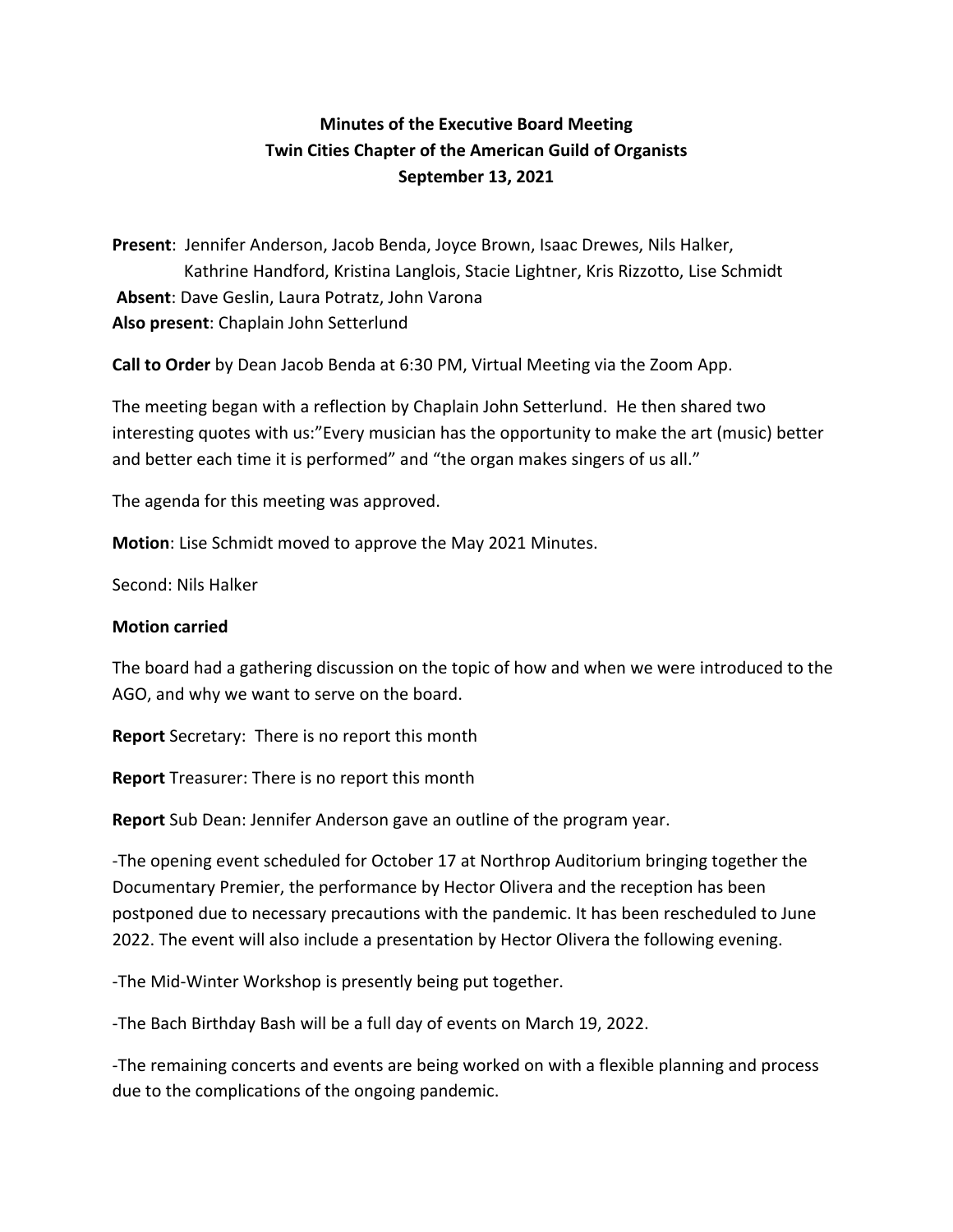### **Report** Nils Halker: Update on the Organ Heritage Committee

-There will be an organ crawl, November 13, featuring four historic instruments in Western Wisconsin. The stops include Peace Lutheran in Menomonie (1974 Van Daalen), First Congregational UCC in Menomonie (1894 J.W. Steere &Son), Mabel Tainter Center for the Arts in Menomonie (1890 Steer & Son), and Living Vine Church in Hudson ( 1863/1872 George Jardine & Son). There will be car pools available and lunch will be on our own in Menomonie.

There was discussion regarding pandemic precautions.

### **Report** Dean Jacob Benda

**-**The Regional Convention will be July 4-7, 2023 with a potential add on day July 8. The Hilton Hotel will be the base. Other venues and artists are all being reconsidered at this time. A motion was made seconded and passed to appoint David Jenkins and Kathrine Handford as Coordinators heading up the Convention.

- Laura Edman, Chair of the Membership Committee, and David Jenkins are working together to contact current members and those who haven't renewed their memberships. They are seeking volunteers to help them. Currently we have 260 paid members, 49 not paid, and 21 cancelled.

-The board thanks Merritt Nequette for the many years of service in editing our *Pipenotes*  Newsletter. Starting in October, Kirsten Uhlenberg will take on the job of being editor. All news items need to be sent to Kirsten by the  $15<sup>th</sup>$  of the month prior to publication at kirsten213@gmail.com.

-There is an AGO Organ Scholar Program being started by National. This would be a one year internship with a ministry program somewhere in the United States. National would contribute 10K, the local chapter 10K, and the local institution 10K. October 15 is the deadline for applications. This program would take place for 2022-2023 and 2023-2024 program years. The program relies on combined investments and the housing and insurance would come from the church sponsoring the student.

-A general discussion followed regarding events and mask requirements. The Program Committee doesn't feel like they can make the decisions for the various venues. Questions of vaccine requirements, distancing and masks remains unanswered at this time. It is clear that we (TCAGO Board) need to be clear about our expectations and honor safety requirements and be as safe as possible. It will probably be determined on a case by case basis.

-There was continued discussion of digitizing the annual directory. There was discussion regarding privacy and who has access to member's personal information. This will be decided at a later date.